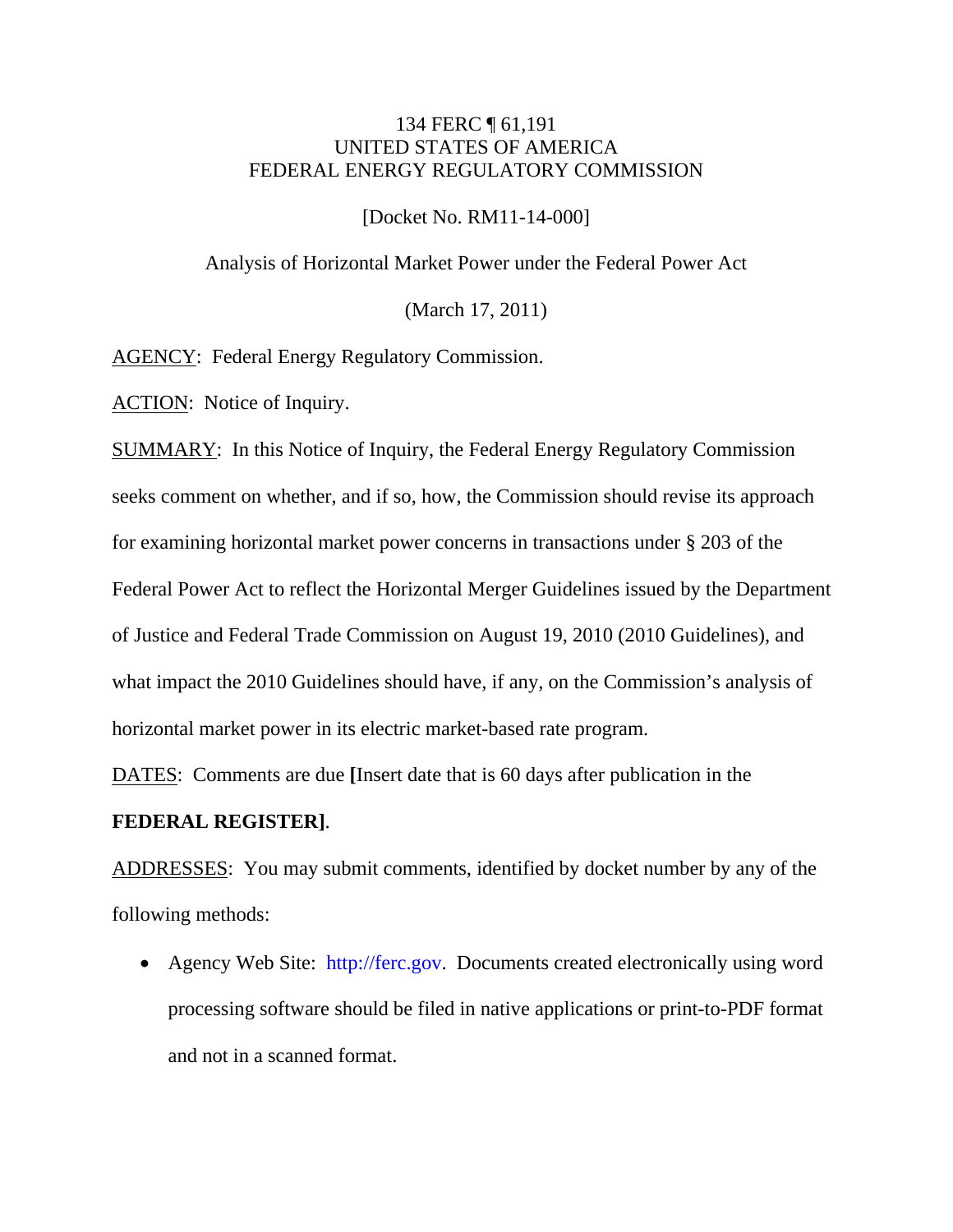• Mail/Hand Delivery: Commenters unable to file comments electronically must mail or hand deliver an original copy of their comments to: Federal Energy Regulatory Commission, Secretary of the Commission, 888 First Street, NE,

Washington, DC 20426.

# FOR FURTHER INFORMATION CONTACT:

Stephen J. Hug (Legal Information) Office of General Counsel – Energy Markets Federal Energy Regulatory Commission 888 First Street, NE Washington, DC 20426 (202) 502-8009

Eugene Lee (Technical Information) Office of Energy Market Regulation Federal Energy Regulatory Commission 888 First Street, NE Washington, DC 20426 (202) 502-6195

## SUPPLEMENTARY INFORMATION: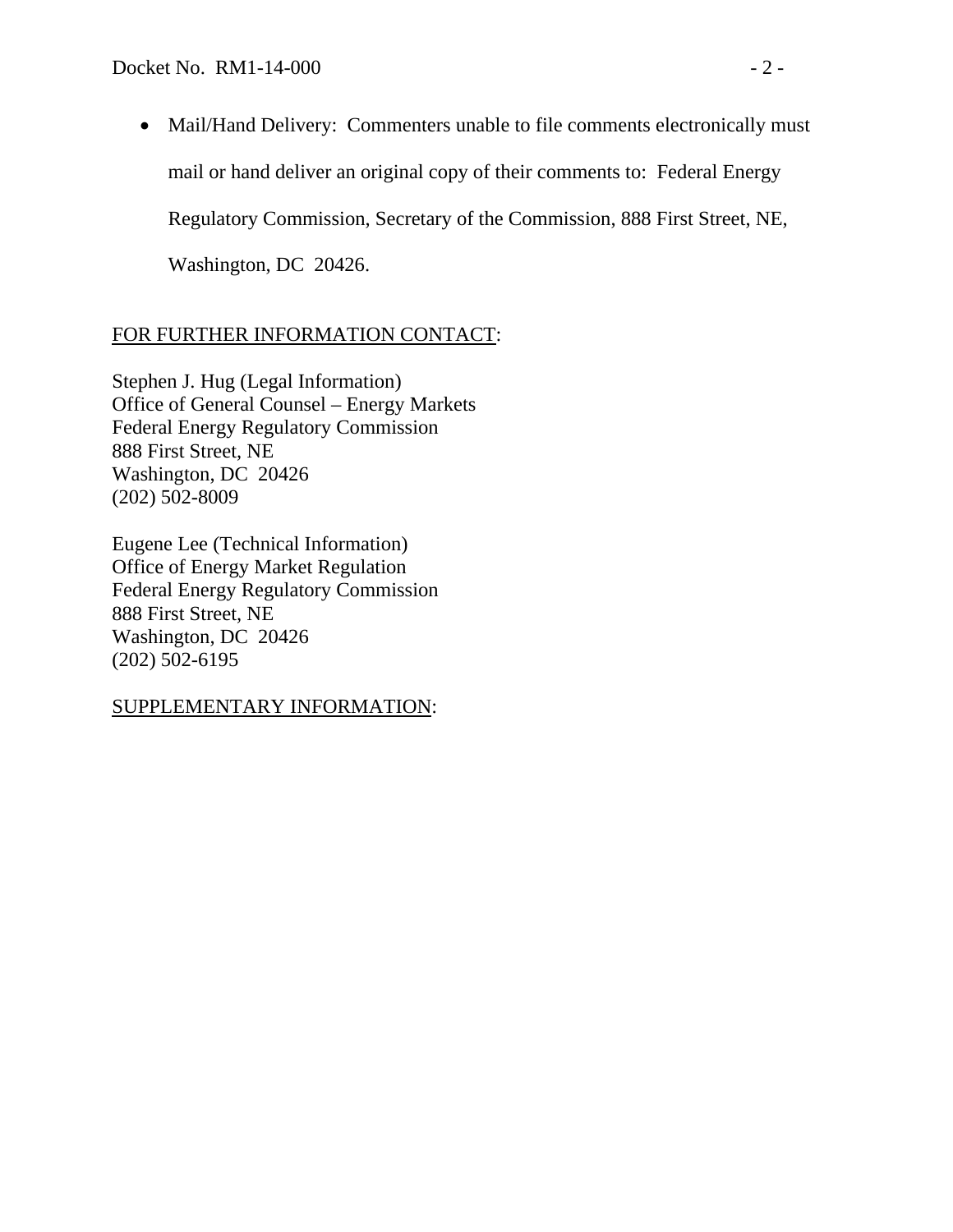## 134 FERC ¶ 61,191 UNITED STATES OF AMERICA FEDERAL ENERGY REGULATORY COMMISSION

Analysis of Horizontal Market Power under the Federal Power Act Docket No. RM11-14-000

### NOTICE OF INQUIRY

(March 17, 2011)

1. In this Notice of Inquiry, the Federal Energy Regulatory Commission

(Commission) seeks comment on whether, and if so, how, the Commission should revise its approach for examining horizontal market power concerns in transactions under § 203 of the Federal Power Act (FPA)**[1](#page-2-0)** to reflect the Horizontal Merger Guidelines issued by the Department of Justice (DOJ) and Federal Trade Commission (FTC) (together, the Antitrust Agencies) on August 19, 2010 (2010 Guidelines), and what impact the 2010 Guidelines should have, if any, on the Commission's analysis of horizontal market power in its electric market-based rate program under § 205 of the FPA.**[2](#page-2-1)**

### **I. Background**

<span id="page-2-1"></span><span id="page-2-0"></span>

### **A. Section 203**

2. Section  $203(a)(4)$  of the FPA requires the Commission to approve a proposed disposition, consolidation, acquisition, or change in control if it finds that the proposed

**<sup>1</sup>** 16 U.S.C. 824b.

**<sup>2</sup>** 16 U.S.C. 824d.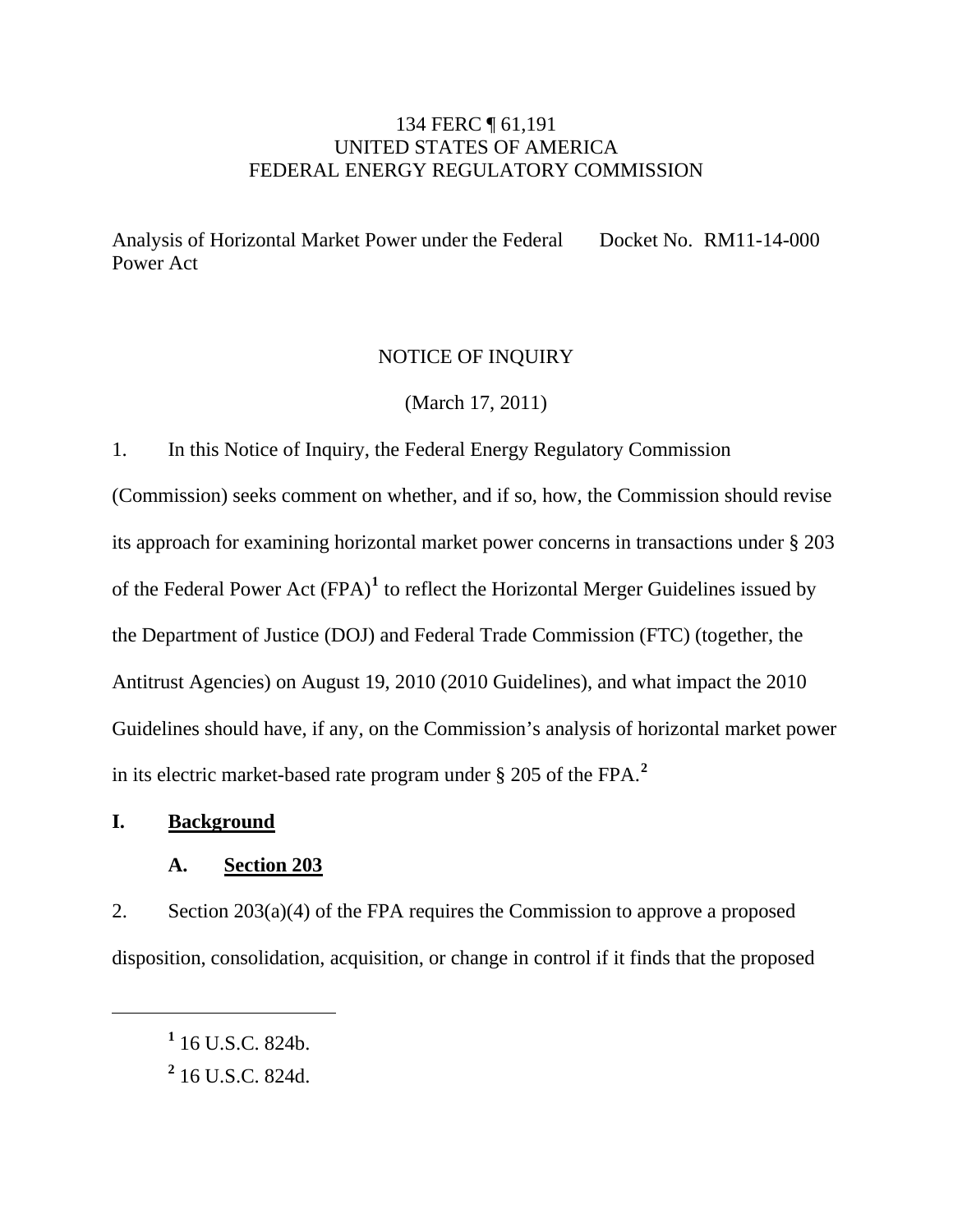transaction will be consistent with the public interest. In the 1996 Merger Policy Statement, the Commission set out the three factors it generally considers when analyzing whether a proposed § 203 transaction is consistent with the public interest: effect on competition, effect on rates, and effect on regulation.**<sup>3</sup>** In analyzing whether a proposed transaction will have an adverse effect on competition, the Merger Policy Statement adopted the Antitrust Agencies' 1992 Horizontal Merger Guidelines (1992 Guidelines)**<sup>4</sup>** and its five-step framework,<sup>5</sup> as well as the Appendix A analytic screen, based on the 1992 Guidelines, to identify transactions that would not harm competition. The components to a screen analysis are as follows: (1) identify the relevant products; (2) for the purpose of determining the size of the geographic market, identify customers who may be affected by the merger; (3) for the purpose of determining the size of the geographic market, identify potential suppliers to each identified customer (includes a

**<sup>3</sup>** *Inquiry Concerning the Commission's Merger Policy Under the Federal Power Act: Policy Statement*, Order No. 592, FERC Stats. & Regs. ¶ 31,044, at 30,111 (1996), *reconsideration denied*, Order No. 592-A, 79 FERC ¶ 61,321 (1997) (Merger Policy Statement). The Energy Policy Act of 2005 added the requirement that the Commission find that the transaction will not result in inappropriate cross-subsidization, unless the Commission determines that such cross-subsidization will be consistent with the public interest. Energy Policy Act of 2005, Pub. L. No. 109-58, 1289, 119 Stat. 594, 982-83 (2005), *codified*, 16 U.S.C. 824b(a)(4).

<sup>&</sup>lt;sup>4</sup> U.S. Dept. of Justice & Federal Trade Commission, "Horizontal Merger Guidelines" (1992), as revised (1997) (1992 Guidelines).

<sup>&</sup>lt;sup>5</sup> Merger Policy Statement, FERC Stats. & Regs. at 30,118. The five steps are: (1) defining the markets; (2) evaluating whether the extent of concentration of the market raise concerns about potential adverse competitive effects; (3) assessing whether entry could counteract such concerns; (4) assessing any efficiency gains that cannot otherwise be gauged; and (5) assessing whether either party to the merger would fail without the merger, causing its assets to exit the market.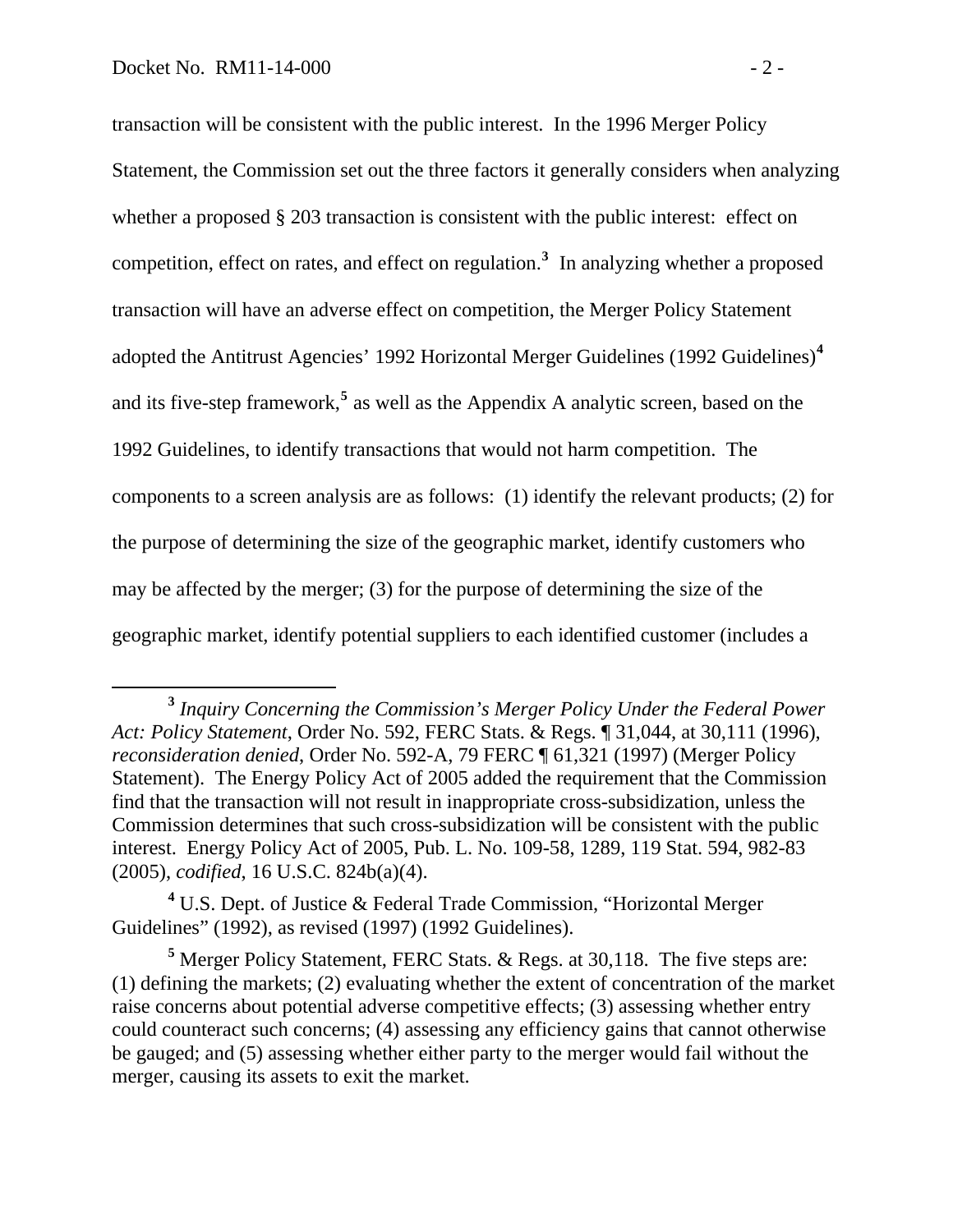delivered price test (DPT) analysis, consideration of transmission capability, and a check against actual trade data); and (4) analyze market concentration using the Herfindahl-Hirschman Index (HHI)<sup>6</sup> thresholds from the 1992 Guidelines.<sup>7</sup>

3. The Commission adopted the HHI thresholds set forth in the 1992 Guidelines to classify a market as unconcentrated, moderately concentrated, and highly concentrated, and to assess the competitive significance of the change in HHI resulting from a proposed transaction. The Commission, based on the 1992 Guidelines, classifies a market as unconcentrated if the post-merger HHI in the market is below 1,000 points and considers mergers that result in an unconcentrated market as unlikely to have adverse competitive effects, regardless of the change in HHI resulting from the merger.

4. The Commission classifies a market as moderately concentrated if the post-merger HHI ranges from 1,000 to 1,800. Under the Commission's standards, a merger in a moderately concentrated market that involves an increase in HHI of more than 100 points is considered to potentially raise significant competitive concerns. The Commission currently classifies a market as highly concentrated if the post-merger market's HHI exceeds 1,800 and considers mergers that result in a change in HHI that is greater than

**<sup>6</sup>** The HHI is a widely accepted measure of market concentration, calculated by squaring the market share of each firm competing in the market and summing the results. The HHI increases both as the number of firms in the market decreases and as the disparity in size between those firms increases. Both the Antitrust Agencies and the Commission use HHI to assess market concentration. *See infra* P 10, 12.

**<sup>7</sup>** Merger Policy Statement, FERC Stats. & Regs. at 30,119-20, 30,128-37.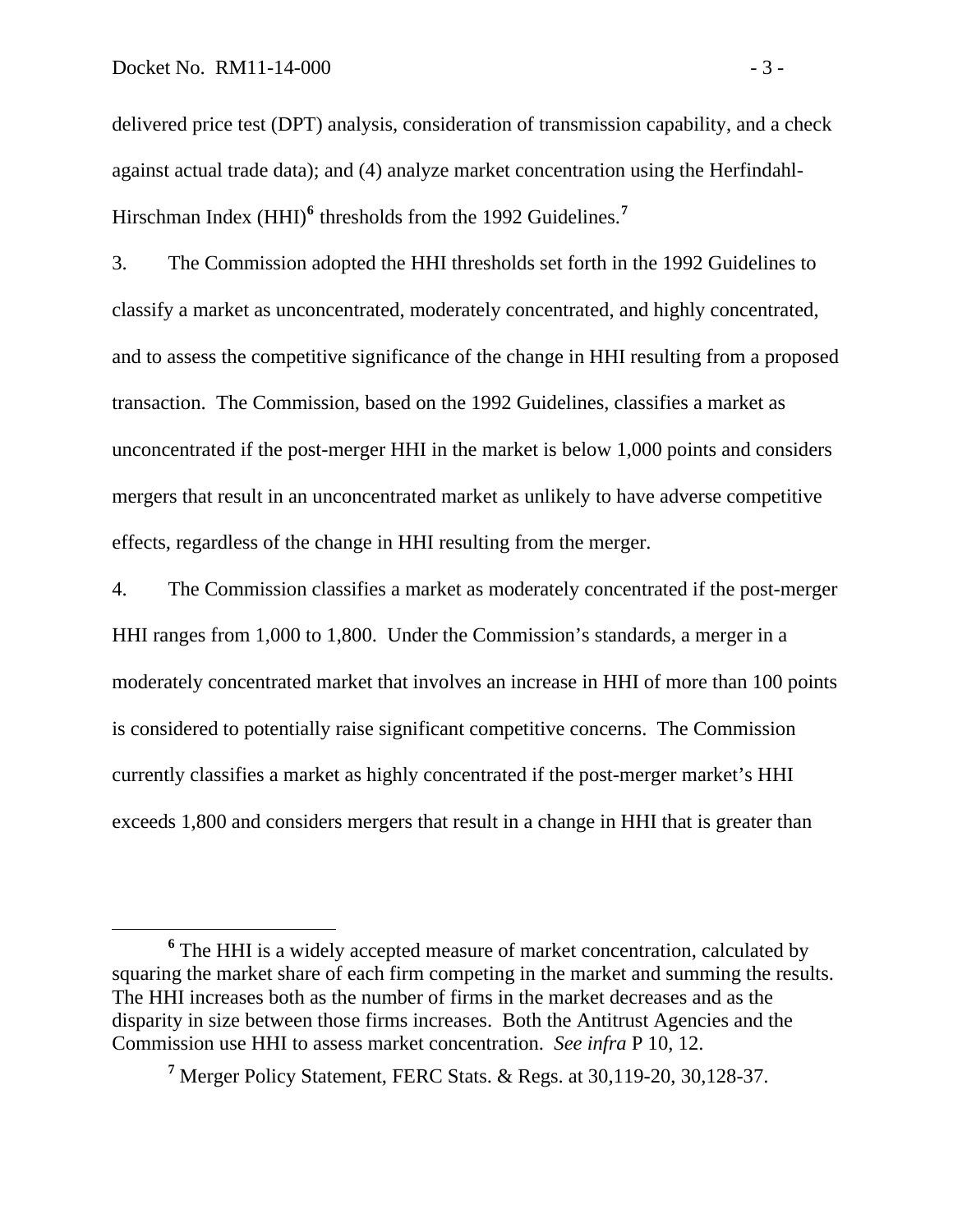50 points as potentially raising significant competitive concerns. If the change in HHI exceeds 100 points, the merger is presumed to create or enhance market power.

5. The Commission revised its regulations to reflect the adoption of the 1992 Guidelines in the analysis of horizontal market power in § 203 transactions. Section 2.26 of the Commission's regulations states:

> (a) The Commission has adopted a Policy Statement on its policies for reviewing transactions subject to section 203. That Policy Statement can be found at 77 FERC 61,263 (1996). The Policy Statement is a complete description of the relevant guidelines. Paragraphs (b)-(e) of this section are only a brief summary of the Policy Statement.

(c) Effect on competition. Applicants should provide data adequate to allow analysis under the Department of Justice/Federal Trade Commission Merger Guidelines, as described in the Policy Statement and Appendix A to the Policy Statement.**[8](#page-5-0)**

6. The Commission described the 1992 Guidelines as a well-accepted standard approach for evaluating the competitive effects of mergers but noted that the 1992

. . .

<span id="page-5-0"></span>**<sup>8</sup>** <sup>8</sup> 18 CFR 2.26.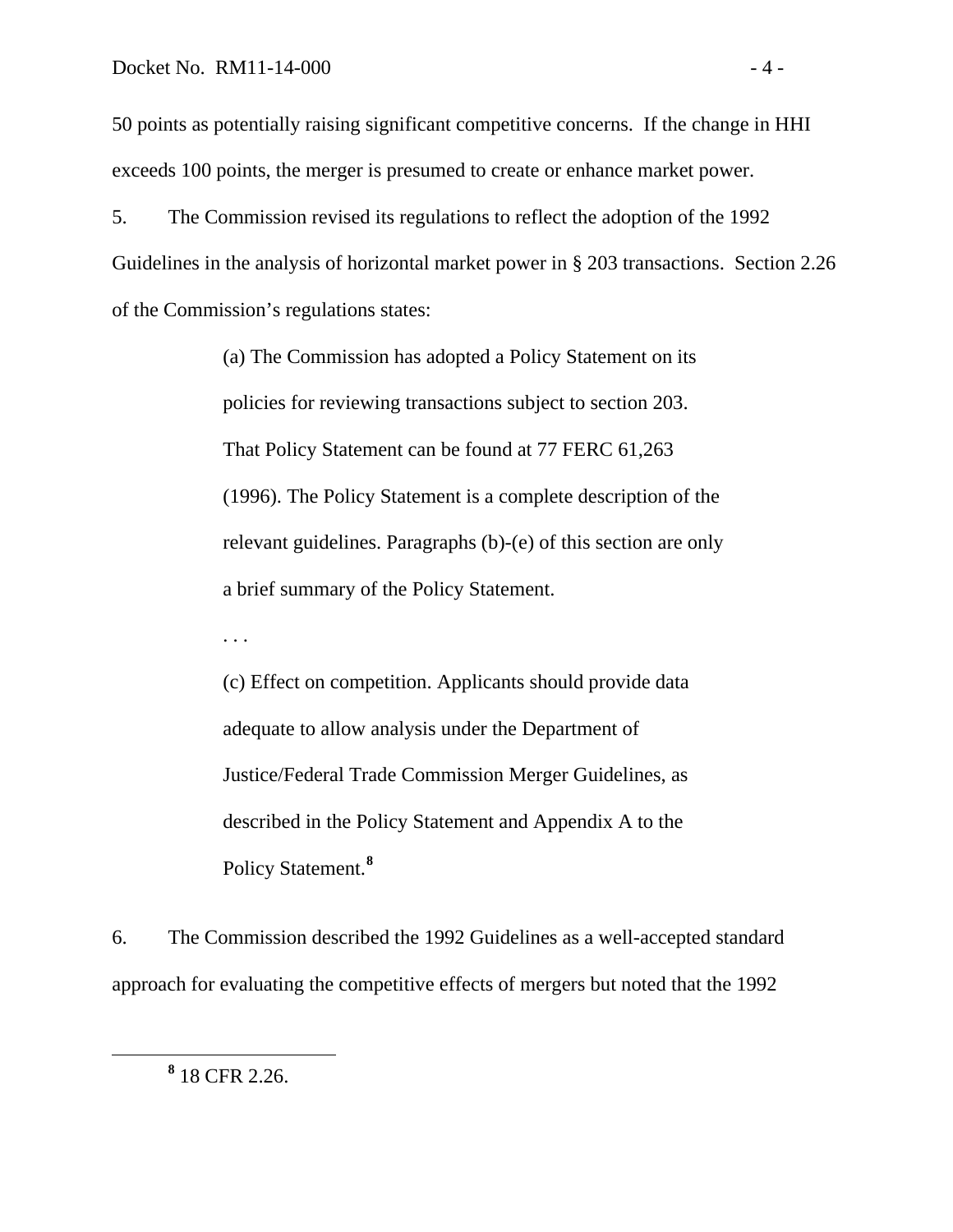Guidelines "are just that – guidelines. They provide analytical guidance but do not provide a specific recipe to follow."**<sup>9</sup>** In addition, the Commission noted analytic challenges in applying the 1992 Guidelines to the electric power industry, "because the industry is evolving very rapidly and because the industry has some unique features." The Commission explained that an analysis that follows the 1992 Guidelines still requires many assumptions and judgments to fit specific fact situations.<sup>10</sup> In the Supplemental Policy Statement, the Commission noted that the Antitrust Agencies use "informal and non-public processes for reviewing transactions," in contrast to the public process used by the Commission.**<sup>11</sup>** The courts have also acknowledged that the Commission's standard of review is whether a transaction is "consistent with the public interest," and that the Commission was not intended to enforce antitrust policy in conjunction with the Antitrust Agencies.**<sup>12</sup>**

7. The Commission subsequently issued Order No. 642, which stated that, consistent with the 1992 Guidelines, applicants that failed the competitive screen could submit evidence to assist the Commission in evaluating the following factors to show that the proposed transaction would not have an adverse effect on competition: (1) the potential adverse competitive effects of the merger; (2) whether entry by competitors can deter

**<sup>9</sup>** Merger Policy Statement, FERC Stats. & Regs. at 30,118.

 $10 \frac{1}{d}$ 

**<sup>11</sup>** *FPA Section 203 Supplemental Policy Statement*, FERC Stats. & Regs. ¶ 31,253, at P 69-70 (2007), *order on clarification*, 122 FERC ¶ 61,157, at P 15 (2008).

**<sup>12</sup>** *Northeast Utilities Service Co.*, 993 F.2d 937, 947 (1st Cir. 1993).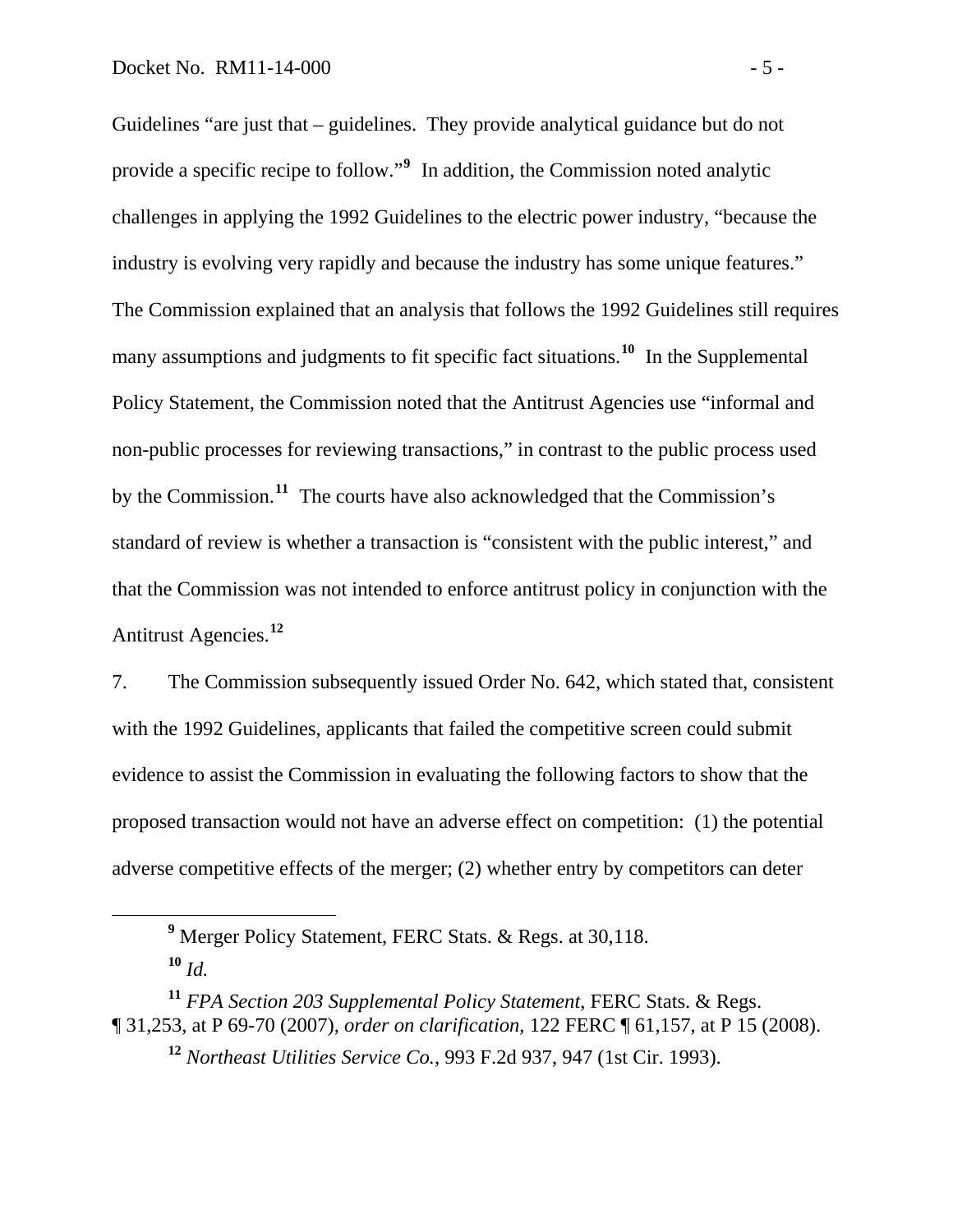anticompetitive behavior or counteract adverse competitive effects; (3) the effects of efficiencies that could not be realized absent the merger; and (4) whether one or both of the merging firms is failing and, absent the merger, the failing firm's assets would exit the market.**<sup>13</sup>**

## **B. Market-Based Rates**

8. With respect to the Commission's analysis of horizontal market power in its market-based rate program, the Commission employs two preliminary screens – the wholesale market share indicative screen and the pivotal supplier indicative screen – and failure of either screen results in a rebuttable presumption of horizontal market power. The intent of the indicative screens is to identify those sellers that raise no horizontal market power concerns and can otherwise be considered for market-based rate authority.**[14](#page-7-0)**

9. The Commission has traditionally employed a 20 percent threshold for the wholesale market share screen (a seller with a market share of less than 20 percent passes

**<sup>13</sup>** *Revised Filing Requirements Under Part 33 of the Commission's Regulations*, Order No. 642, FERC Stats. & Regs. ¶ 31,111, at 31,898 (2000) (1992 Guidelines sec. 0.2 Overview). These factors are codified at 18 CFR 33.3(f). The 2010 Guidelines retain these steps, but place less emphasis on them.

<span id="page-7-0"></span>**<sup>14</sup>** *Market-Based Rates for Wholesale Sales of Electric Energy, Capacity and Ancillary Services by Public Utilities*, Order No. 697, FERC Stats. & Regs. ¶ 31,252, at P 62, *clarified*, 121 FERC ¶ 61,260 (2007), *order on reh'g*, Order No. 697-A, FERC Stats. & Regs. ¶ 31,268, *clarified*, 124 FERC ¶ 61,055, *order on reh'g*, Order No. 697-B, FERC Stats. & Regs. ¶ 31,285 (2008), *order on reh'g*, Order No. 697-C, FERC Stats. & Regs. ¶ 31,291 (2009), *order on reh'g*, Order No. 697-D, FERC Stats. & Regs. ¶ 31,305 (2010).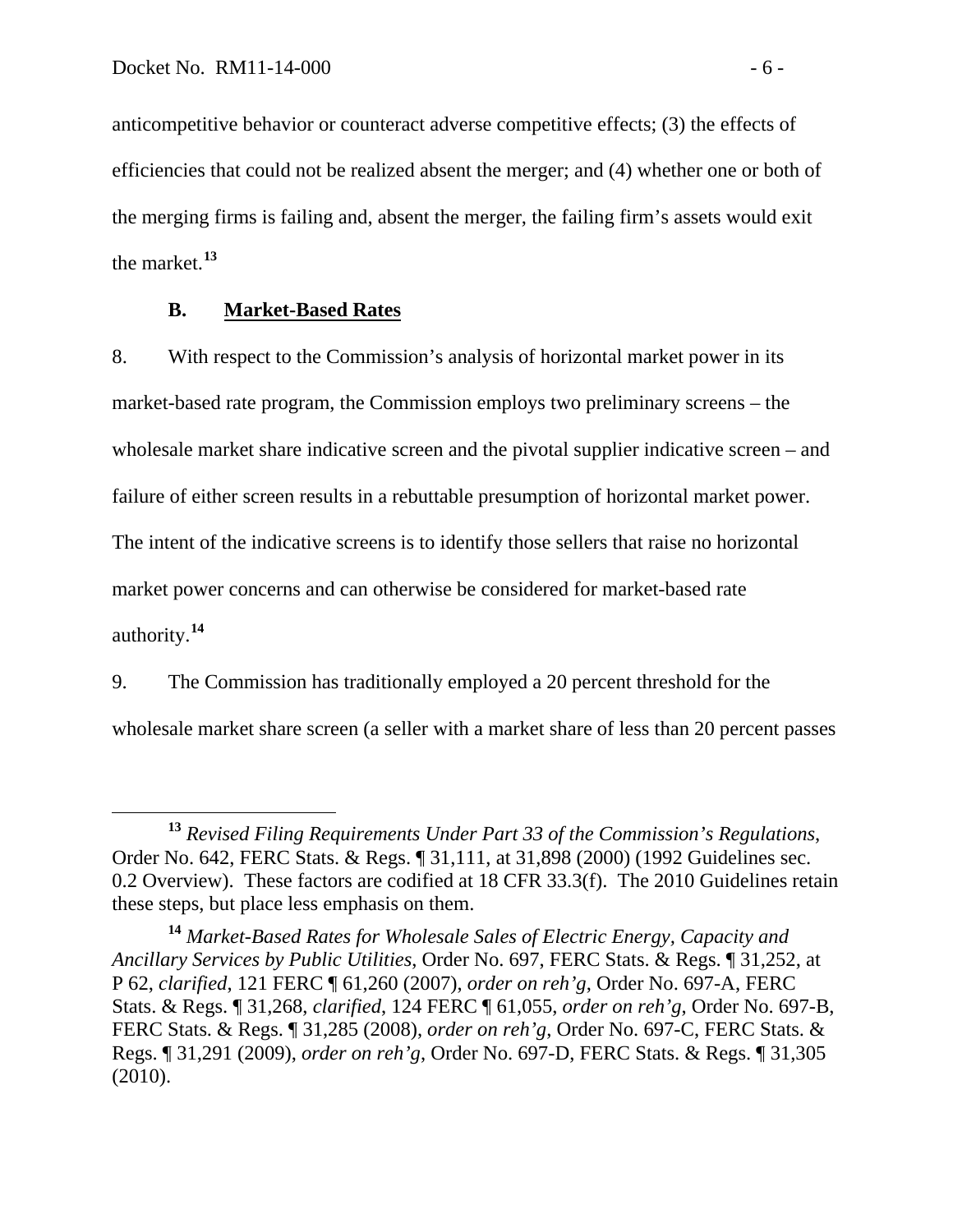the screen).**<sup>15</sup>** The Commission stated that the use of such conservative thresholds at the indicative screen stage of a proceeding is warranted because the indicative screens are meant to identify those sellers that raise no horizontal market power concerns, as well as those that require further examination.**<sup>16</sup>** The Commission reasoned that a 20 percent threshold for the wholesale market share screen struck the proper balance between identifying sellers that may present market power concerns, while avoiding the risk of "false negatives" and imposing undue regulatory burdens on sellers. Several protesters argued that the 20 percent threshold was too low in light of the 1992 Guidelines' statement that firms with 35 percent or more market share have market power. The Commission rejected these arguments, stating that a market with five equal-sized firms with 20 percent market shares will have an HHI of 2,000, which is above the HHI threshold used in the 1992 Guidelines for a highly-concentrated market,**<sup>17</sup>** and that market power is more likely to be present at lower market shares in markets for commodities with low demand price-responsiveness, like electricity, than in markets with high demand elasticity.**<sup>18</sup>**

**<sup>18</sup>** Order No. 697, FERC Stats. & Regs. ¶ 31,252 at P 80, 89-93.

**<sup>15</sup>** *AEP Power Marketing, Inc.*, 97 FERC ¶ 61,219, at 61,969 (2001); *AEP Power Marketing, Inc.*, 107 FERC ¶ 61,018, at P 8, 102 (April 14 Order), *order on reh'g*, 108 FERC ¶ 61,026 (2004).

**<sup>16</sup>** Order No. 697, FERC Stats. & Regs. ¶ 31,252 at P 62.

**<sup>17</sup>** As explained further below, the Antitrust Agencies use HHI as a method of classifying a market based on its level of concentration. *See infra* P 12. Under the 1992 Guidelines, a market with an HHI above 1,800 is considered to be highly concentrated. 1992 Guidelines sec. 1.5.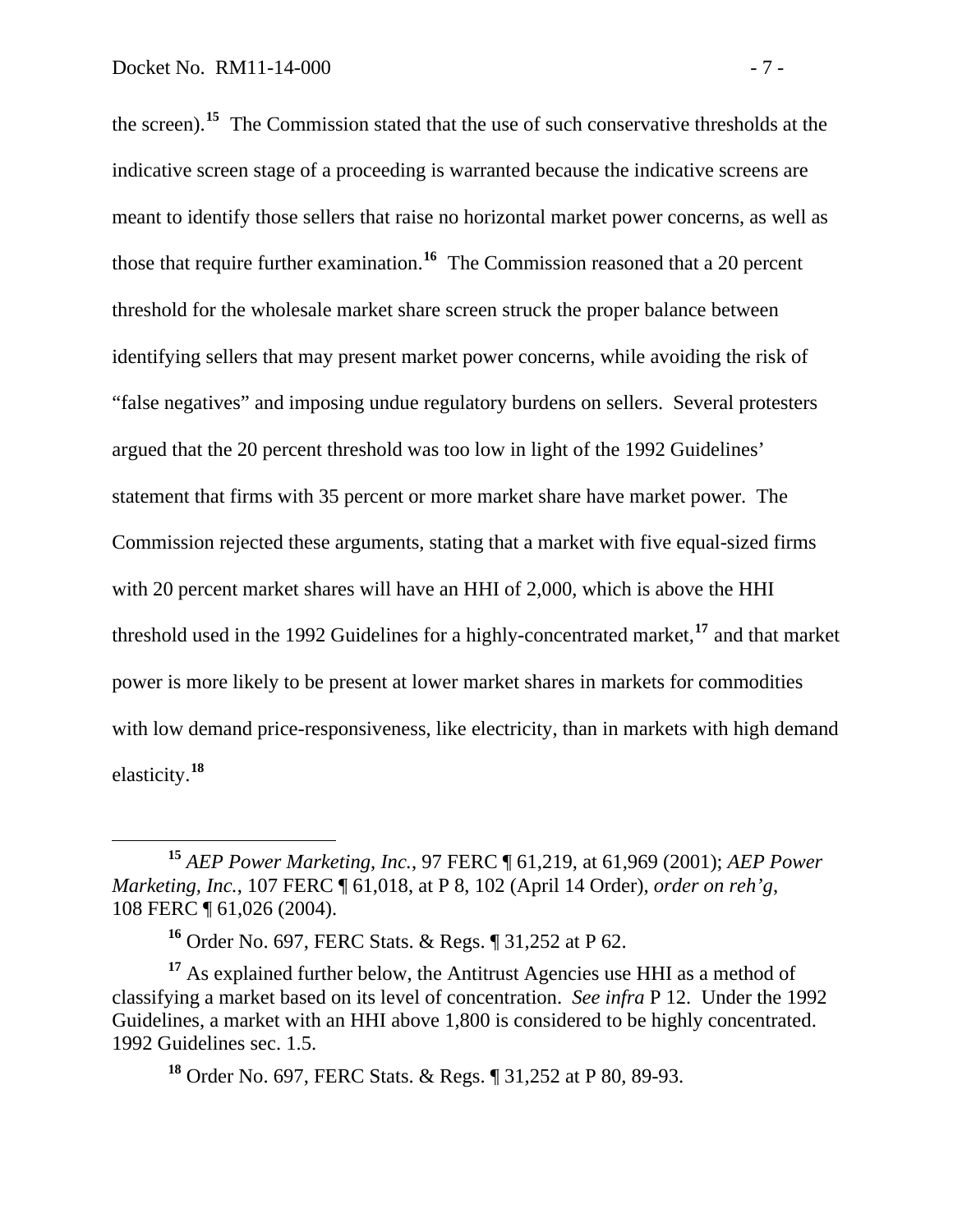10. Sellers that fail either indicative screen may rebut the presumption of market power in one of several ways, including by submitting a DPT analysis. The DPT defines the relevant market by identifying potential suppliers based on market prices, input costs, and transmission availability, and calculates each supplier's economic capacity and available economic capacity for each season and load condition. The results of the DPT can be used for pivotal supplier, market share, and market concentration analyses. In analyzing market concentration in this context, the Commission uses an HHI threshold of 2,500.**[19](#page-9-0)** In rejecting arguments that it should, consistent with the 1992 Guidelines, adopt an HHI threshold of 1,800, the Commission noted that the Department of Justice had previously advocated an HHI threshold of 2,500 for analyzing whether to grant marketbased pricing for oil pipelines and that the Department of Justice had further stated that the Commission could reasonably conclude that an entity participating in a market with an HHI threshold of less than 2,500 had a rebuttable presumption that it did not have market power.**[20](#page-9-1)**

#### **II. The 2010 Guidelines**

11. The 2010 Guidelines set forth how the Antitrust Agencies will evaluate the competitive impact of mergers, focusing on whether a merger results in anticompetitive effects such as "encouraging one or more firms to raise price, reduce output, diminish

**<sup>19</sup>** *Id.* P 110-111; April 14 Order, 107 FERC ¶ 61,018 at P 110-11.

<span id="page-9-1"></span><span id="page-9-0"></span>**<sup>20</sup>** Order No. 697, FERC Stats. & Regs. ¶ 31,252 at P 110 (citing Comments of the U.S. Department of Justice in response to *Notice of Inquiry Regarding Market-Based Ratemaking for Oil Pipelines*, Docket No. RM94-1-000 (Jan. 18 1994)).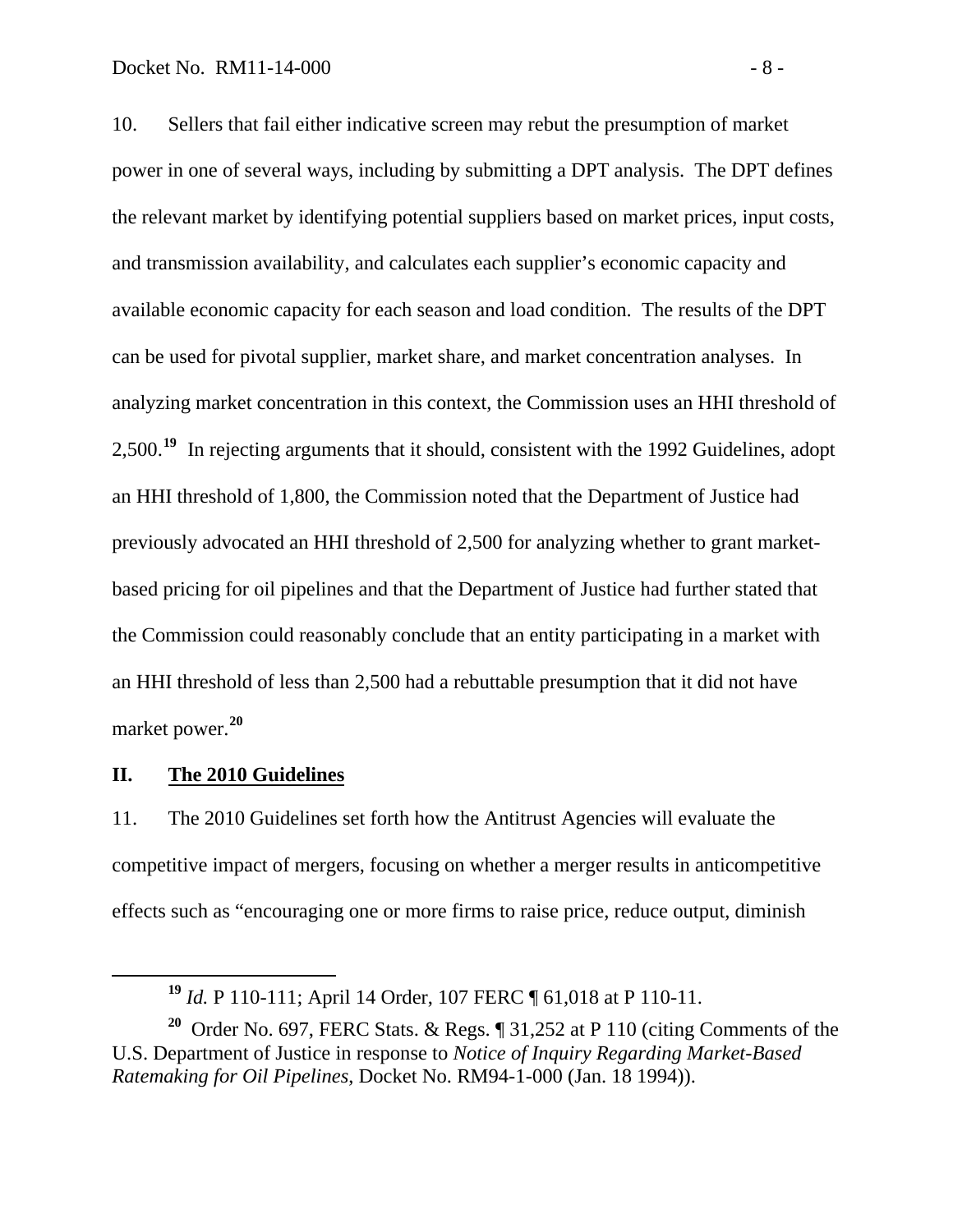innovation, or otherwise harm customers as a result of diminished competitive constraints or incentives."**<sup>21</sup>** The 2010 Guidelines replace the 1992 Guidelines and explain several changes to the analysis set forth in the 1992 Guidelines.

12. Specifically, the 2010 Guidelines raise the HHI thresholds used by the Antitrust Agencies to classify a market as unconcentrated, moderately concentrated, or highly concentrated. The 2010 Guidelines modify the thresholds adopted in the 1992 Guidelines for the purpose of classifying a particular market and assessing the significance of a postmerger change in HHI, as summarized in the table below.

| <b>HHI (Market Concentration) Thresholds</b>                            |                        |                        |
|-------------------------------------------------------------------------|------------------------|------------------------|
| <b>Market</b>                                                           | <b>1992 Guidelines</b> | <b>2010 Guidelines</b> |
| Unconcentrated                                                          | < 1000                 | < 1500                 |
| <b>Moderately Concentrated</b>                                          | 1000-1800              | 1500-2500              |
| <b>Highly Concentrated</b>                                              | >1800                  | >2500                  |
|                                                                         |                        |                        |
| <b>HHI Changes Potentially Raising Significant Competitive Concerns</b> |                        |                        |
| <b>Moderately Concentrated Markets</b>                                  | >100                   | >100                   |
| <b>Concentrated Markets</b>                                             | >50                    | >100, <200             |
|                                                                         |                        |                        |
| <b>HHI Changes Presumed Likely to Enhance Market Power</b>              |                        |                        |
| <b>Concentrated Markets</b>                                             | >100                   | >200                   |

13. In addition, the 2010 Guidelines place less emphasis on market definition and the use of a prescribed formula for considering the effects of a merger than the 1992 Guidelines. Instead, the 2010 Guidelines state that the Antitrust Agencies will engage in a fact-specific inquiry using a variety of analytical tools, including direct evidence of competition between the parties and economic models that are designed to quantify the

**<sup>21</sup>** 2010 Guidelines sec. 1.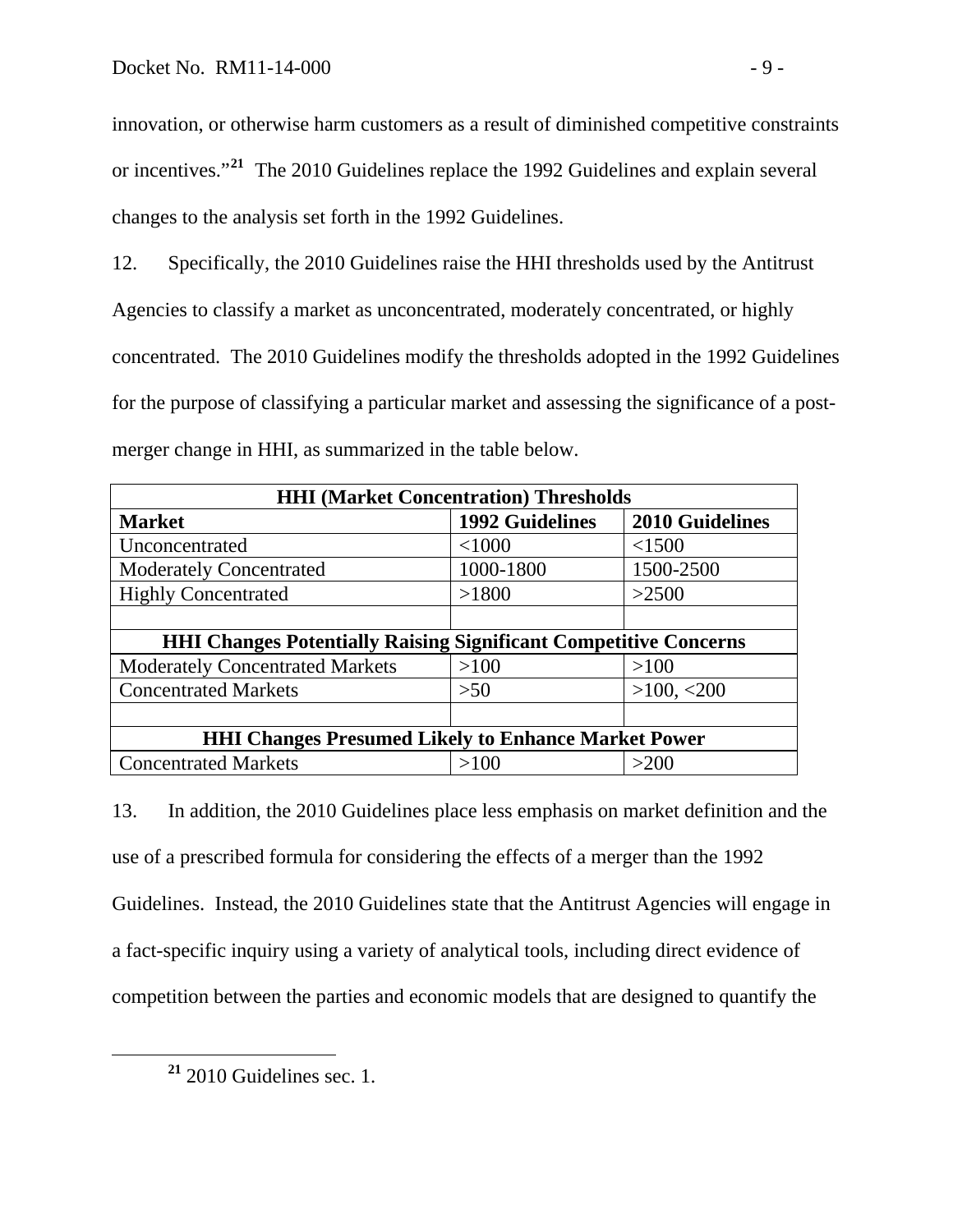extent to which the merged firm can raise prices as a result of the merger.<sup>22</sup> Section 6.3 of the 2010 Guidelines provides additional guidance as to how the methods in the 2010 Guidelines can be tailored to analyze markets involving relatively undifferentiated products. In particular, § 6.3 of the 2010 Guidelines identifies factors that may indicate that a merged firm may find it profitable to unilaterally suppress output in a market involving relatively undifferentiated products.**<sup>23</sup>**

14. The 2010 Guidelines also address the potential competitive effects arising from partial acquisitions and minority ownership.**[24](#page-11-0)** The proposed analysis of a partial acquisition focuses on three principal effects: (1) whether the acquiring company will be able to influence the competitive conduct of the target firm;<sup>[25](#page-11-1)</sup> (2) whether the partial acquisition will reduce the financial incentive to compete because losses from one owned firm are offset by gains at the other;**[26](#page-11-2)** and (3) whether the partial acquisition enables companies to access non-public competitive information that can lead to coordinated activity by the firms.**[27](#page-11-3)**

**<sup>22</sup>** *Id.*

 $\overline{a}$ 

**<sup>24</sup>** *Id.* sec. 13.

<span id="page-11-1"></span><span id="page-11-0"></span><sup>25</sup> The 2010 Guidelines state that a voting interest in the target firm or specific governance rights, such as the right to appoint members to the board of directors, can permit such influence. *Id.*

<span id="page-11-2"></span>**<sup>26</sup>** The 2010 Guidelines state that acquiring a minority position in a rival might significantly blunt the incentive of the acquiring firm to compete aggressively because it shares in the losses inflicted on the rival. *Id.*

<span id="page-11-3"></span>(continued…) <sup>27</sup> Issues relating to partial acquisitions are among the issues before the Commission in Docket No. RM09-16-000. *Control and Affiliation for Purposes of* 

**<sup>23</sup>** *Id.* sec. 6.3.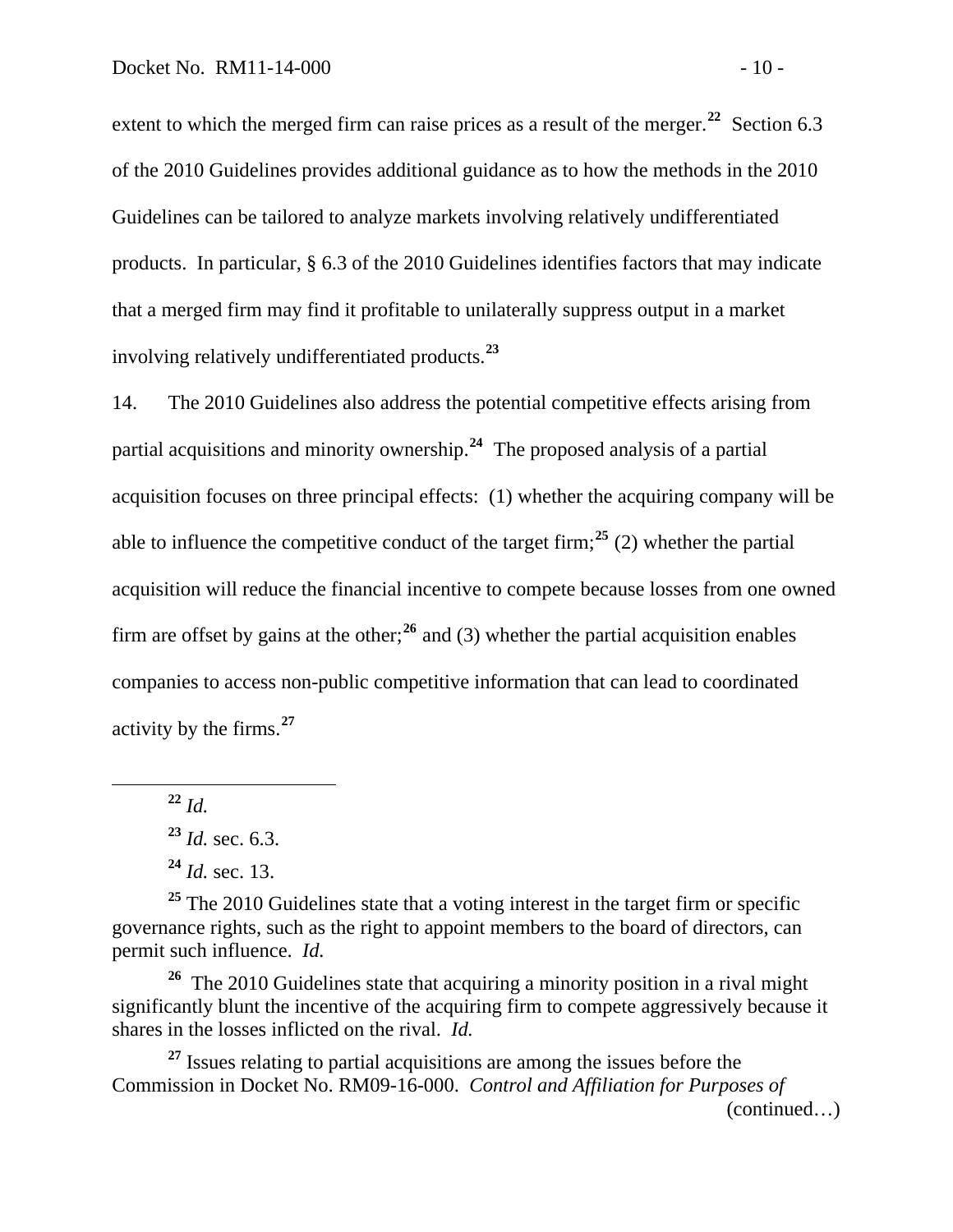$\overline{a}$ 

#### **III. Request for Comments**

15. The Commission seeks comment on whether, and if so, how, the Commission should revise its approach for examining horizontal market power concerns in transactions under § 203 of the FPA to reflect the 2010 Guidelines. As discussed above, the 2010 Guidelines place less emphasis on market definition and the use of a prescribed formula for considering the effects of a merger than the 1992 Guidelines. Should the Commission adopt this approach? If so, what elements of this approach should the Commission adopt? And how should the Commission incorporate these elements into its analysis? The 2010 Guidelines' reduced emphasis on market definition and prescribed formulas aside, should the Commission adopt the revised HHI levels in the 2010 Guidelines in its analysis of whether a proposed transaction will adversely affect competition under § 203 of the FPA?

16. For example, the 2010 Guidelines raise the HHI threshold for an unconcentrated market and classify a market where the post-merger HHI is below 1,500 as unconcentrated. Should the Commission adopt the 2010 Guidelines' classification? Or should the Commission continue to classify a market as unconcentrated if the postmerger HHI in the market is below 1,000 points?

17. While the 2010 Guidelines continue to retain a threshold of 100 points for the purpose of assessing the significance of a post-merger change in HHI in a moderately

*Market-Based Rate Requirements under Section 205 of the Federal Power Act and the Requirements of Section 203 of the Federal Power Act*, Notice of Proposed Rulemaking, FERC Stats. & Regs. ¶ 32,650 (2010).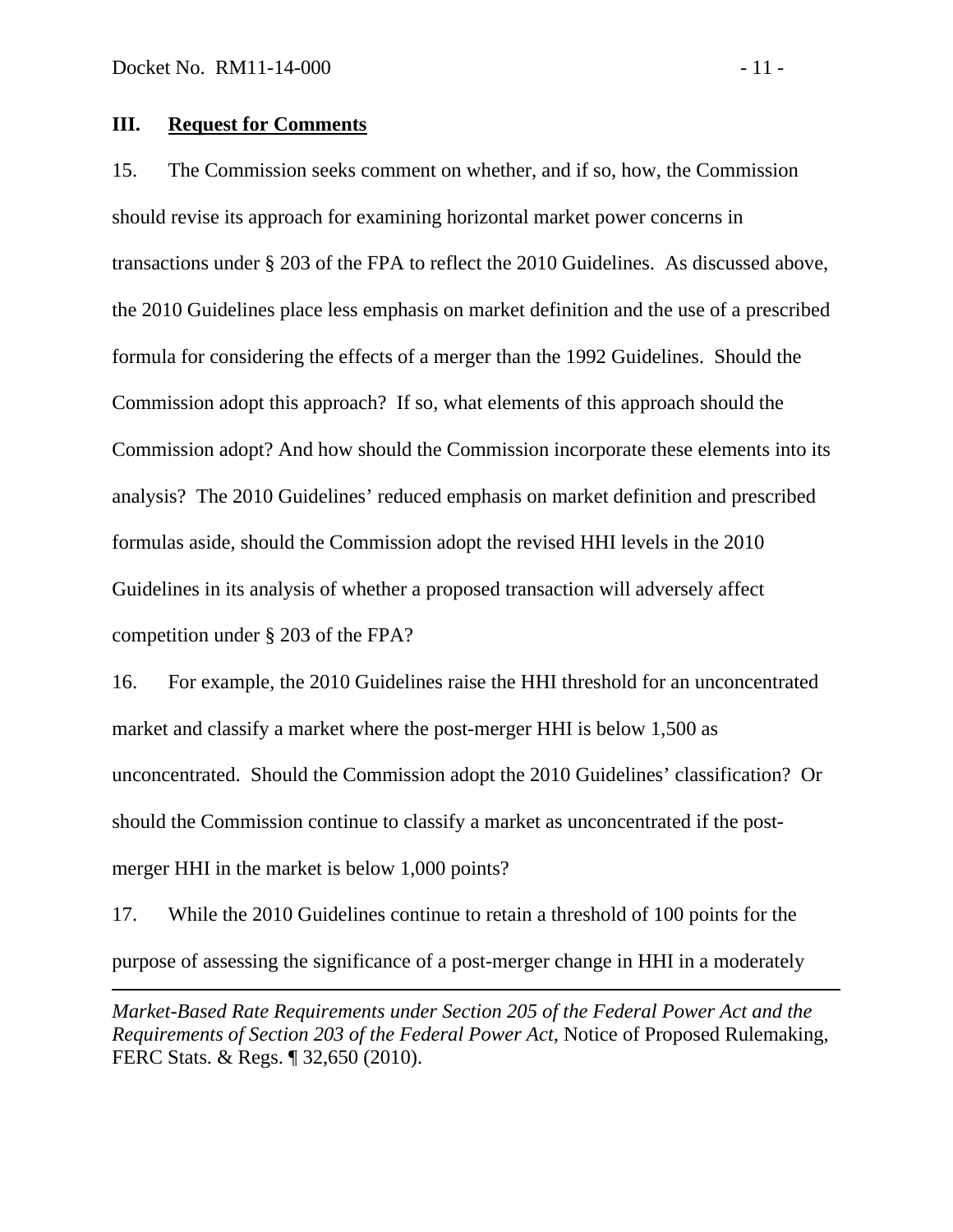concentrated market, the 2010 Guidelines classify a market with a post-merger HHI of between 1,500 and 2,500 as moderately concentrated. Should the Commission adopt the 2010 Guidelines' classification of a moderately concentrated market, or should the Commission continue to classify a market as moderately concentrated if the post-merger HHI ranges from 1,000 to 1,800?

18. Under the 2010 Guidelines, a market is classified as highly concentrated if the post-merger HHI exceeds 2,500, and mergers that involve an increase in HHI of between 100 and 200 points are considered to potentially raise significant competitive concerns, with mergers resulting in a change of greater than 200 points presumed to be likely to enhance market power. Should the Commission adopt the 2010 Guidelines' thresholds for the purpose of identifying a market as highly concentrated and assessing the competitive significance of a change in HHI resulting from a merger? Or should the Commission continue to classify a market as highly concentrated if the post-merger market's HHI exceeds 1,800? Also, should the Commission continue to consider mergers that result in a change in HHI that is greater than 50 points as potentially raising significant competitive concerns, and that mergers resulting in a change in HHI exceeding 100 points are presumed to create or enhance market power?

19. Should the Commission adopt any of the other aspects of the 2010 Guidelines? If so, which ones, and how would the Commission incorporate these aspects into its market power analysis?

20. In this regard, we note that there are fundamental differences between the Commission's process and that of the Antitrust Agencies. The Commission's review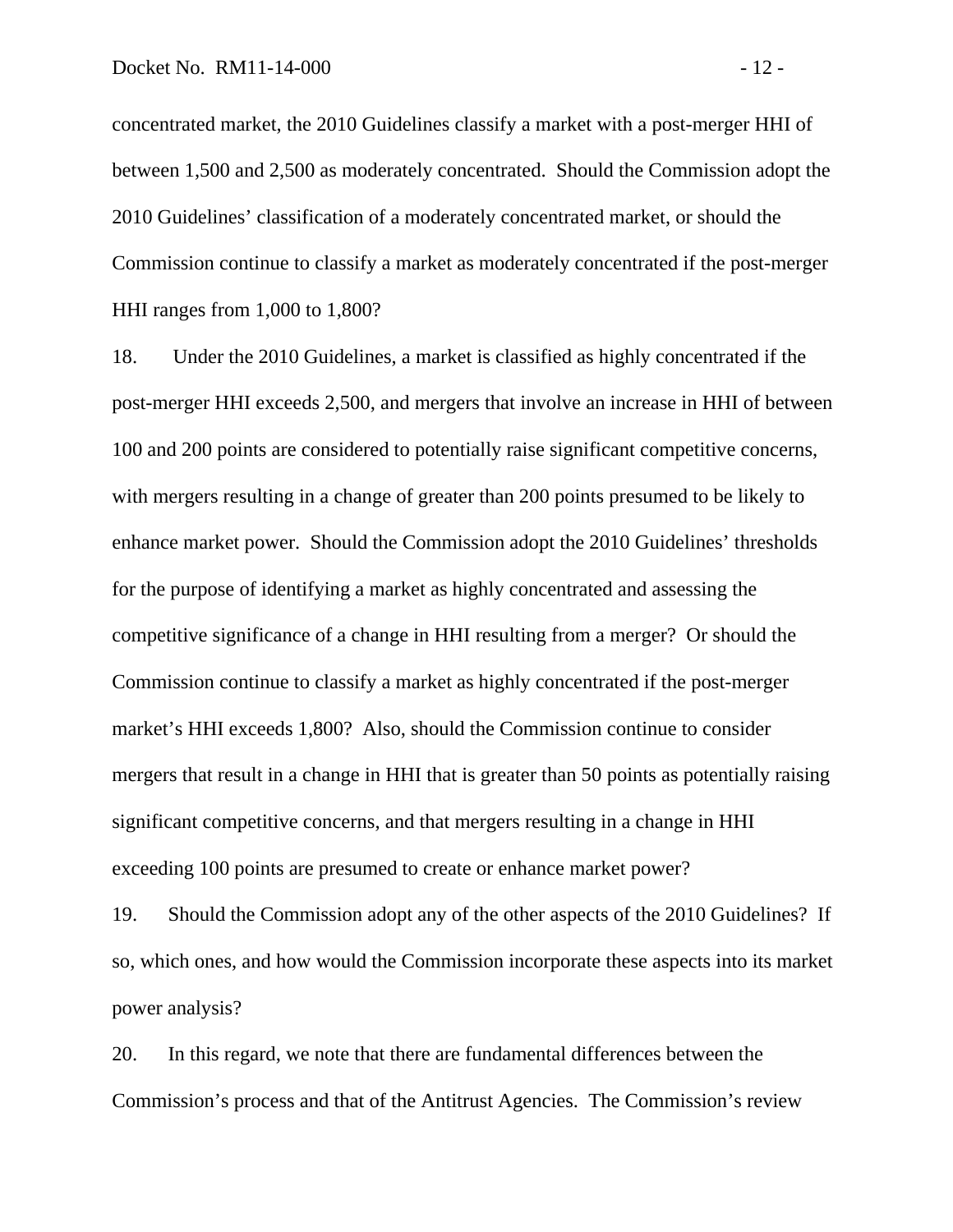process is public and parties can intervene and submit comments, while the review process at the Antitrust Agencies is nonpublic and closed. The Commission's merger decision is based on a factual record shaped not only by the applicant, but by intervenors and subject to analysis by Commission staff. The merger decisions by the Antitrust Agencies are based on information submitted by the applicant, non-public information gathered by the agency staff, as well as the economic analysis performed by agency staff. The Commission seeks comment on whether the differences between the Commission's process for considering applications under §§ 203 and 205 of the FPA and the process used by the Antitrust Agencies for considering mergers affect the extent to which the Commission should adopt the 2010 Guidelines.

21. Finally, the Commission also seeks comment on what impact the 2010 Guidelines should have, if any, on the Commission's analysis of horizontal market power in its electric market-based rate program.

#### **IV. Comment Procedures**

22. The Commission invites interested persons to submit comments, and other information on the matters and issues identified in this notice. Comments are due [Insert date that is 60 days after publication in the **FEDERAL REGISTER**]. Comments must refer to Docket No. RM11-14-000, and must include the commenter's name, the organization they represent, if applicable, and their address in their comments.

23. The Commission encourages comments to be filed electronically via the eFiling link on the Commission's web site at [http://www.ferc.gov.](http://www.ferc.gov/) The Commission accepts most standard word processing formats. Documents created electronically using word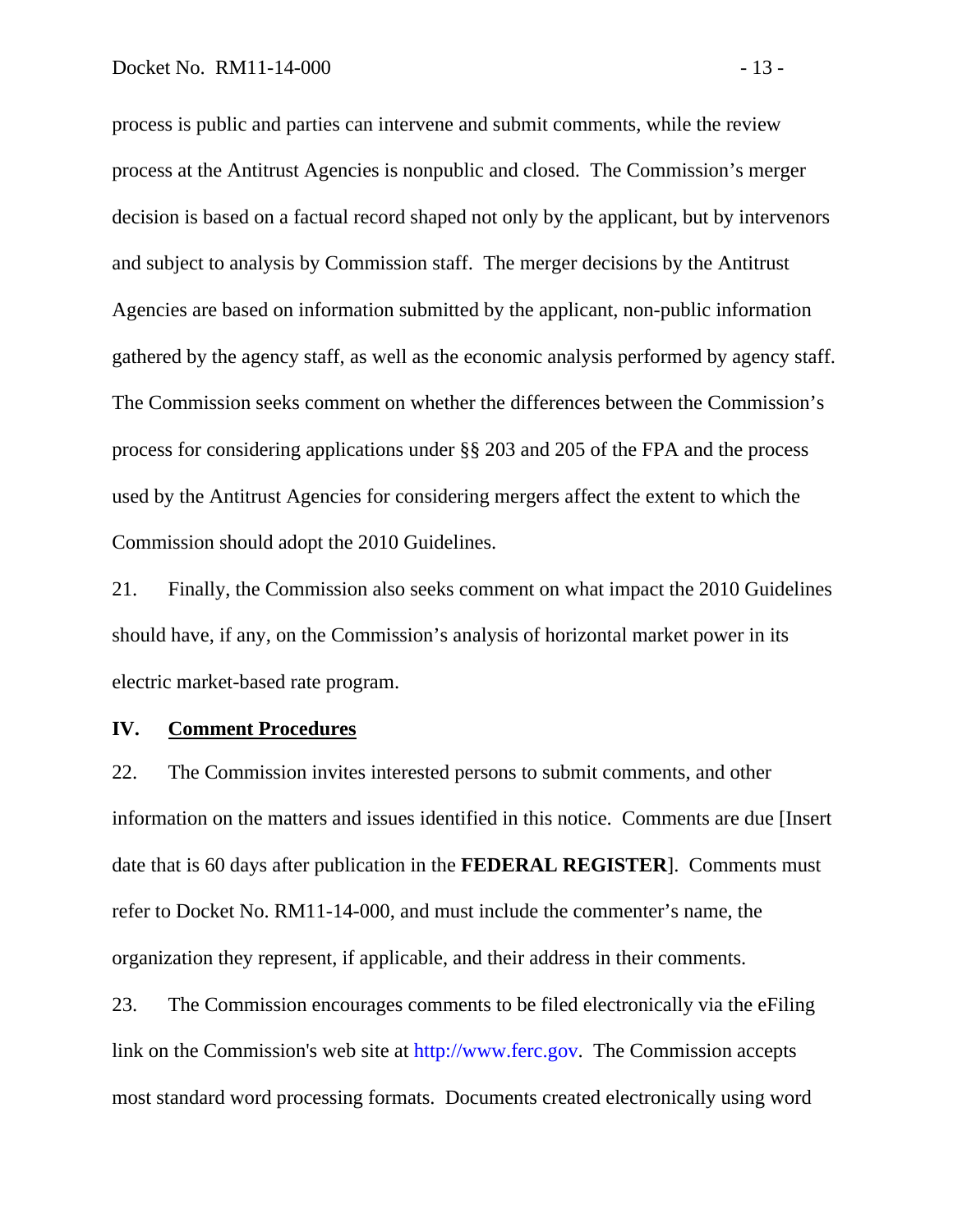processing software should be filed in native applications or print-to-PDF format and not in a scanned format. Commenters filing electronically do not need to make a paper filing.

24. Commenters that are not able to file comments electronically must send an original copy of their comments to: Federal Energy Regulatory Commission, Secretary of the Commission, 888 First Street NE, Washington, DC 20426.

25. All comments will be placed in the Commission's public files and may be viewed, printed, or downloaded remotely as described in the Document Availability section below. Commenters on this proposal are not required to serve copies of their comments on other commenters.

#### **V. Document Availability**

26. In addition to publishing the full text of this document in the *Federal Register*, the Commission provides all interested persons an opportunity to view and/or print the contents of this document via the Internet through FERC's Home Page [\(http://www.ferc.gov\)](http://www.ferc.gov/) and in FERC's Public Reference Room during normal business hours (8:30 a.m. to 5:00 p.m. Eastern time) at 888 First Street, NE, Room 2A, Washington DC 20426.

27. From FERC's Home Page on the Internet, this information is available on eLibrary. The full text of this document is available on eLibrary in PDF and Microsoft Word format for viewing, printing, and/or downloading. To access this document in eLibrary, type the docket number excluding the last three digits of this document in the docket number field.